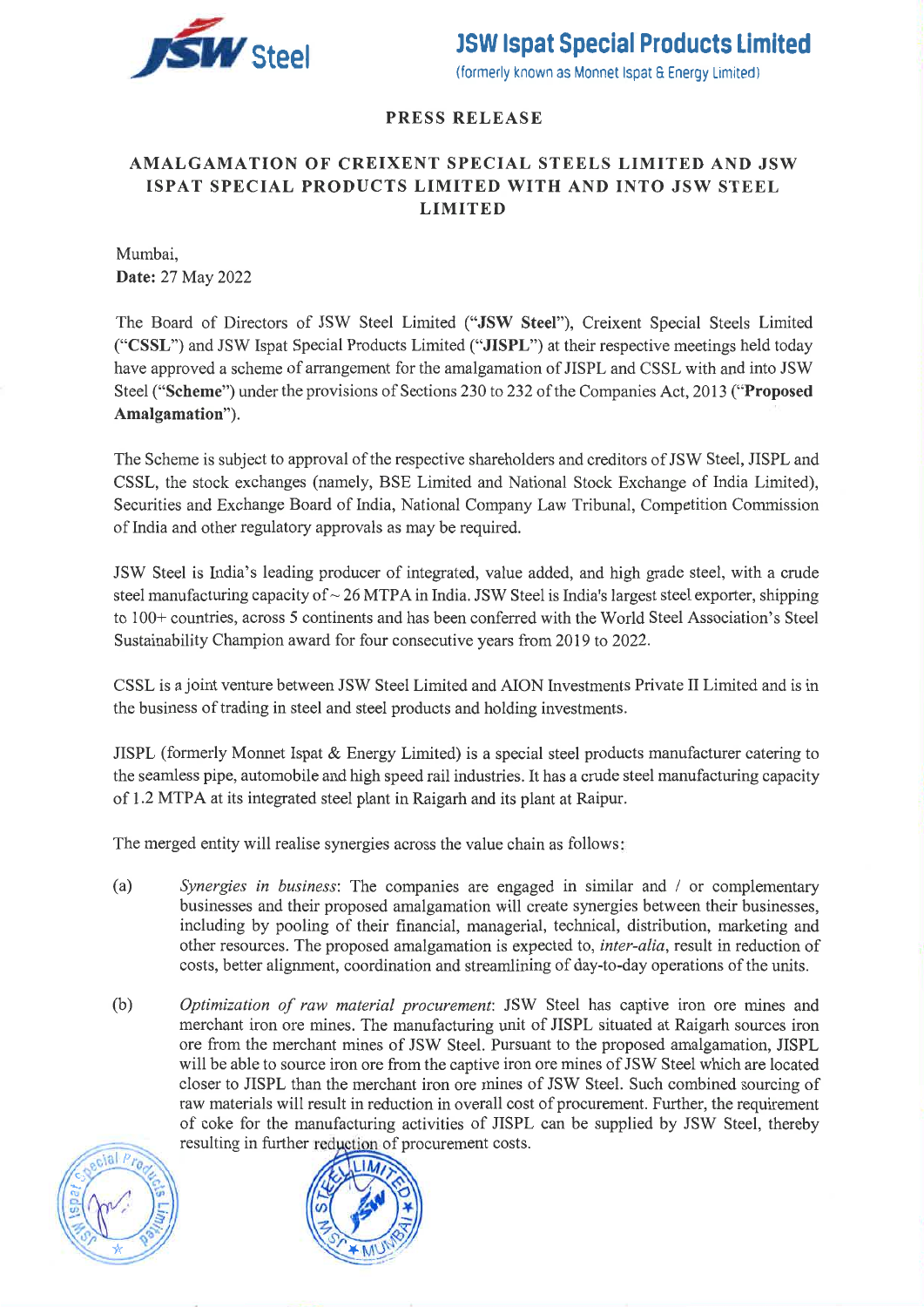

# **steel JSW lspat Special Products Limited**

(formerly known as Monnet Ispat & Energy Limited)

- ( c) *Utilization of surplus rolling capacity:* JISPL commenced its slab manufacturing capacity in FY 2022. With the commissioning of the second electric arc furnace (EAF) by JISPL expected in Q2 FY 2023, its ability to produce crude steel shall increase. The facilities of JSW Steel at Vijayanagar and Anjar have surplus rolling capacity. Thus, the slabs manufactured by JISPL can be rolled in the said facilities of JSW Steel, thereby providing opportunity for transfer of intermediate products within the facilities, thereby increasing the capacity utilization of JSW Steel's rolling mills.
- ( d) *Simplified structure and management efficiency:* The proposed amalgamation will result in a simplification of the existing corporate structure and eliminate administrative duplication, consequently reducing the administrative costs of maintaining separate companies while reducing the multiple legal and regulatory compliances.
- (e) *Enhancing presence in central India:* JSW Steel does not have manufacturing presence in central India. Pursuant to the proposed amalgamation, the companies shall be better positioned to service customer needs with their combined portfolio of products and marketing capabilities in central India. The proposed amalgamation will provide opportunities to access new markets, segments, product offerings and customers in central India. Further, with a common credit management system, the customers are expected to benefit from an improved channel financing facility from the combined company.
- (t) *Improved automation:* The proposed amalgamation will result in increased level of automation across all plants of JISPL by using the information technology applications and systems of JSW Steel.

CSSL holds equity investment in JISPL and is its holding company. Pursuant to the completion of the amalgamation of JISPL with JSW Steel, there would no longer be a requirement for CSSL to exist as a separate legal entity. Hence, CSSL is also proposed to be amalgamated with JSW Steel.

#### *Kev terms of the Proposed Amalgamation*

The independent valuers appointed by each of JSW Steel, JISPL and CSSL have recommended the share exchange ratio for the Proposed Amalgamation, which has been approved by the Board of Directors of each of the companies.

Accordingly, in connection with the Proposed Amalgamation, upon the Scheme becoming effective:

- a) JSW Steel will issue: 3 fully paid up equity share(s) of INR 1 each of JSW Steel to the equity shareholders of CSSL ( other than JSW Steel) as on the record date for every 2 fully paid up equity share(s) of INR 10 each held by such equity shareholders of CSSL.
- b) JSW Steel will issue: (i) 1 fully paid up equity share(s) of INR 1 each of JSW Steel to the equity shareholders of JISPL ( other than JSW Steel) as on the record date for every 21 fully paid up equity share(s) of INR 10 each held by such equity shareholders of JISPL; and (ii) 1 fully paid up equity share(s) of INR 1 each of JSW Steel to the preference shareholders of JISPL as on the record date for every 21 fully paid up compulsorily convertible preference share(s) of INR 10 each held by such preference shareholders of JISPL.

Commenting on the announcement, Mr. Seshagiri Rao M.V.S, Jt. Managing Director & Group CFO of JSW Steel said - *"The amalgamation will not only increase efficiencies and enhance administrative*  control but will also create and enhance surfacebolders' value by unlocking the intrinsic value and growth